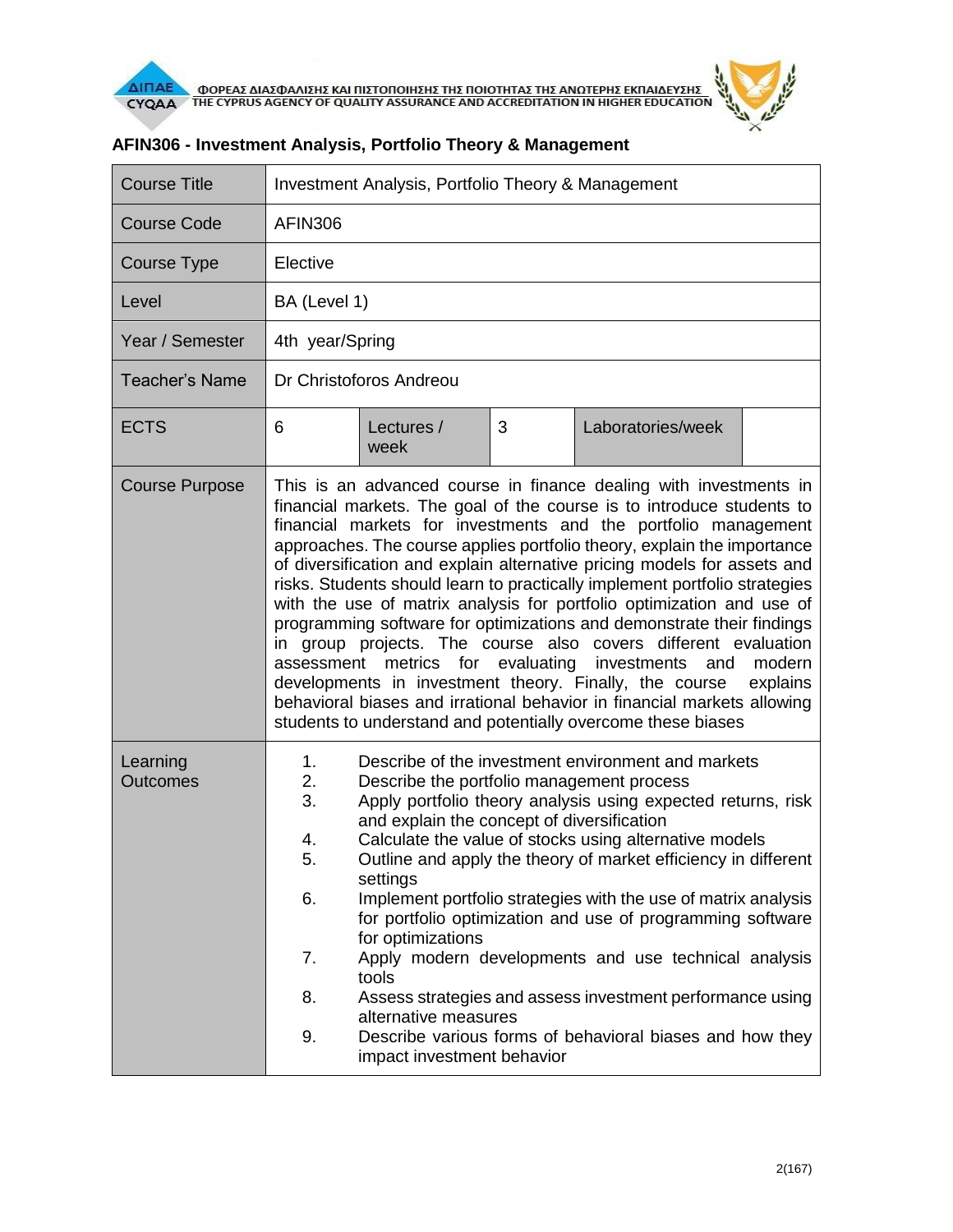



| Prerequisites         | AFIN101, AFIN102                                                                                                                                                                                                                                                                                                                                                                                                                                                                                                                                                                                                                                                                                                                                                                                                                                                                                                                                                                                                                                                                                                                                                                                                                                                                                                                                                                                                                                                                     | Co-requisites   | None                                                                                                                                                                                    |  |  |  |
|-----------------------|--------------------------------------------------------------------------------------------------------------------------------------------------------------------------------------------------------------------------------------------------------------------------------------------------------------------------------------------------------------------------------------------------------------------------------------------------------------------------------------------------------------------------------------------------------------------------------------------------------------------------------------------------------------------------------------------------------------------------------------------------------------------------------------------------------------------------------------------------------------------------------------------------------------------------------------------------------------------------------------------------------------------------------------------------------------------------------------------------------------------------------------------------------------------------------------------------------------------------------------------------------------------------------------------------------------------------------------------------------------------------------------------------------------------------------------------------------------------------------------|-----------------|-----------------------------------------------------------------------------------------------------------------------------------------------------------------------------------------|--|--|--|
| <b>Course Content</b> | <b>Market organization and structure:</b><br>Main functions of the financial system<br>Classifications of assets and markets<br><b>Financial intermediaries</b><br>Long and short positions<br>Leveraged positions<br>Execution, validity, and clearing instructions<br>Market and limit orders<br>Primary and secondary markets<br>Quote-driven, order-driven, and brokered markets<br>Characteristics of a well-functioning market<br>Objectives of market regulation<br><b>Security market indexes:</b><br>Price return index<br>Total return index<br>Choices in index construction and management<br>Advantages and disadvantages of different weighting schemes<br>Rebalancing and reconstitution<br>Uses of market indices<br>Equity, fixed income, and alternative investment indices<br><b>Market Efficiency:</b><br>Definition of efficient markets<br>Different forms of market efficiency<br>Evidence regarding market efficiency<br>management<br>Market pricing anomalies<br>Behavioral finance:<br>etc. and how investors can build on these knowledge to avoid them<br><b>Portfolio management process:</b><br>Portfolio approach to investing<br>Investment management clients: types, characteristics, and needs<br>Steps in the portfolio management process<br>Risk and return objectives<br>Determinants of risk tolerance<br>Investment constraints<br><b>Risk budgeting</b><br>Strategic asset allocation<br>Tactical asset allocation and security selection | explain various | Implications for fundamental analysis, technical analysis, and portfolio<br>investor<br>biases<br>such<br>as<br>overconfidence, reducing regret, limited attention span, chasing trends |  |  |  |
|                       | Rebalancing policy<br>Pooled investments<br>Portfolio theory:                                                                                                                                                                                                                                                                                                                                                                                                                                                                                                                                                                                                                                                                                                                                                                                                                                                                                                                                                                                                                                                                                                                                                                                                                                                                                                                                                                                                                        |                 |                                                                                                                                                                                         |  |  |  |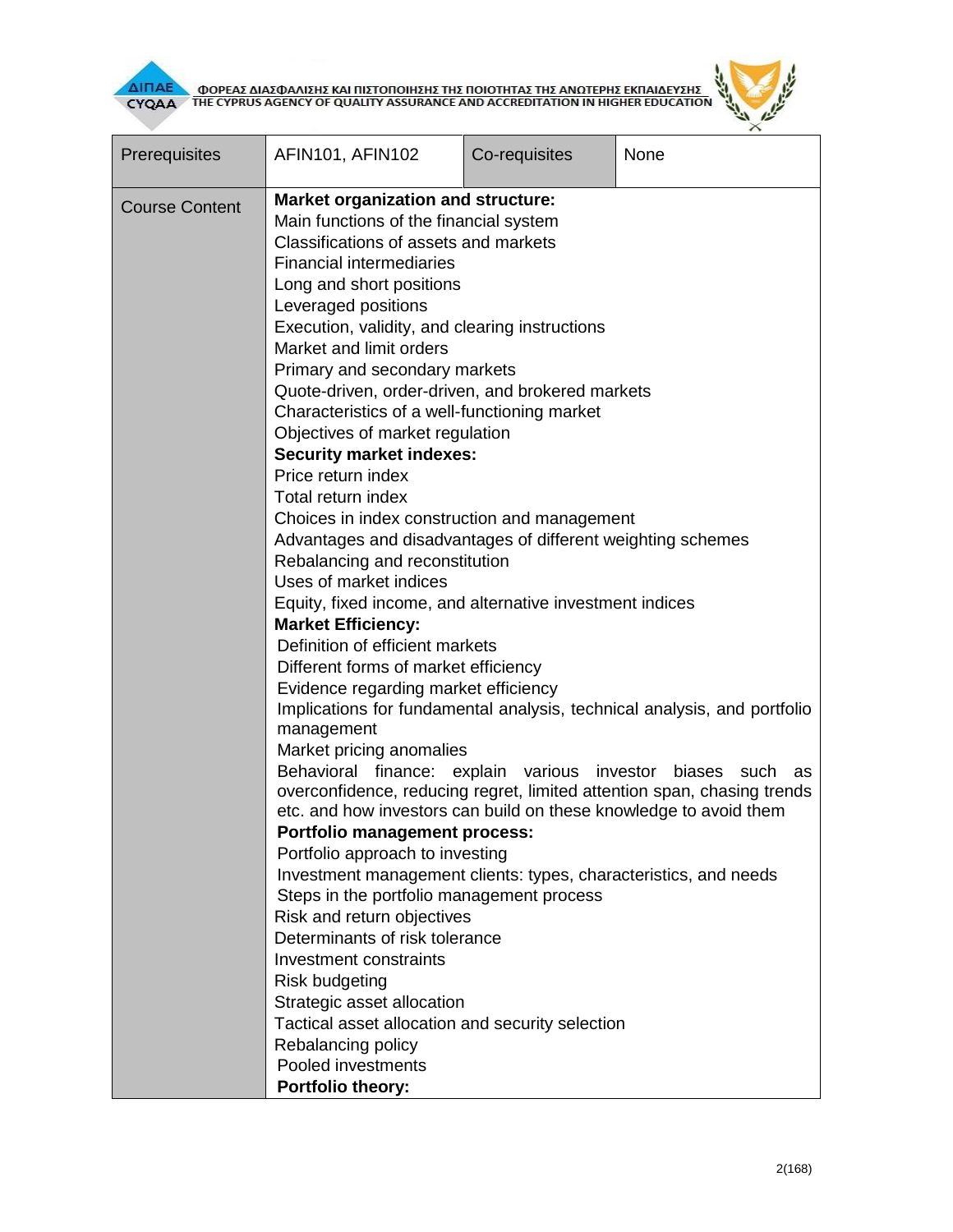

|                         | Means, variances and correlations of assets, feasible investment set,<br>minimum variance set and efficient set, investor preferences in mean-<br>variance space and the concept of diversification, portfolio optimization<br>and optimal capital allocation                                                                                                                                                                                                         |  |  |  |
|-------------------------|-----------------------------------------------------------------------------------------------------------------------------------------------------------------------------------------------------------------------------------------------------------------------------------------------------------------------------------------------------------------------------------------------------------------------------------------------------------------------|--|--|--|
|                         | Portfolio optimization using matrix algebra and using programming<br>software, minimum variance and efficient portfolios using optimization,<br>formulation using R programming                                                                                                                                                                                                                                                                                       |  |  |  |
|                         | <b>Equity markets:</b>                                                                                                                                                                                                                                                                                                                                                                                                                                                |  |  |  |
|                         | Types of equity securities                                                                                                                                                                                                                                                                                                                                                                                                                                            |  |  |  |
|                         | Importance and relative performance of equity securities                                                                                                                                                                                                                                                                                                                                                                                                              |  |  |  |
|                         | Ownership characteristics and voting rights                                                                                                                                                                                                                                                                                                                                                                                                                           |  |  |  |
|                         | Investing in nondomestic equities                                                                                                                                                                                                                                                                                                                                                                                                                                     |  |  |  |
|                         | Risk and return characteristics                                                                                                                                                                                                                                                                                                                                                                                                                                       |  |  |  |
|                         | Market value and book value                                                                                                                                                                                                                                                                                                                                                                                                                                           |  |  |  |
|                         | Cost of equity, (accounting) return on equity, and investor's required<br>return                                                                                                                                                                                                                                                                                                                                                                                      |  |  |  |
|                         | <b>Technical analysis:</b>                                                                                                                                                                                                                                                                                                                                                                                                                                            |  |  |  |
|                         | Principles, applications, and assumptions of technical analysis                                                                                                                                                                                                                                                                                                                                                                                                       |  |  |  |
|                         | Construction and interpretation of charts                                                                                                                                                                                                                                                                                                                                                                                                                             |  |  |  |
|                         | Trend, support, and resistance lines, and change in polarity                                                                                                                                                                                                                                                                                                                                                                                                          |  |  |  |
|                         | Common technical analysis patterns, indicators, and cycles                                                                                                                                                                                                                                                                                                                                                                                                            |  |  |  |
|                         | <b>Elliott Wave Theory</b>                                                                                                                                                                                                                                                                                                                                                                                                                                            |  |  |  |
|                         | Intermarket analysis                                                                                                                                                                                                                                                                                                                                                                                                                                                  |  |  |  |
|                         | Graphs using R programming                                                                                                                                                                                                                                                                                                                                                                                                                                            |  |  |  |
| Teaching<br>Methodology | The course is delivered to the students by means of lecturers,<br>conducted with the help of computer presentations and the use of the<br>board.                                                                                                                                                                                                                                                                                                                      |  |  |  |
|                         | The lecturer provides demonstrations and examples on the use of R or<br>related programming software in modeling financial problems relating<br>to investments. These demonstrations are discussed in class.<br>Students are then asked to expand on this knowledge by solving<br>problems of interest for investment strategies and group projects and<br>presenting their work in class (e.g, creating optimal portfolio and<br>evaluation of performance measures) |  |  |  |
|                         | Lecture notes and other course material like spreadsheets and R<br>programs examples are available to students through the e-learning<br>platform.                                                                                                                                                                                                                                                                                                                    |  |  |  |